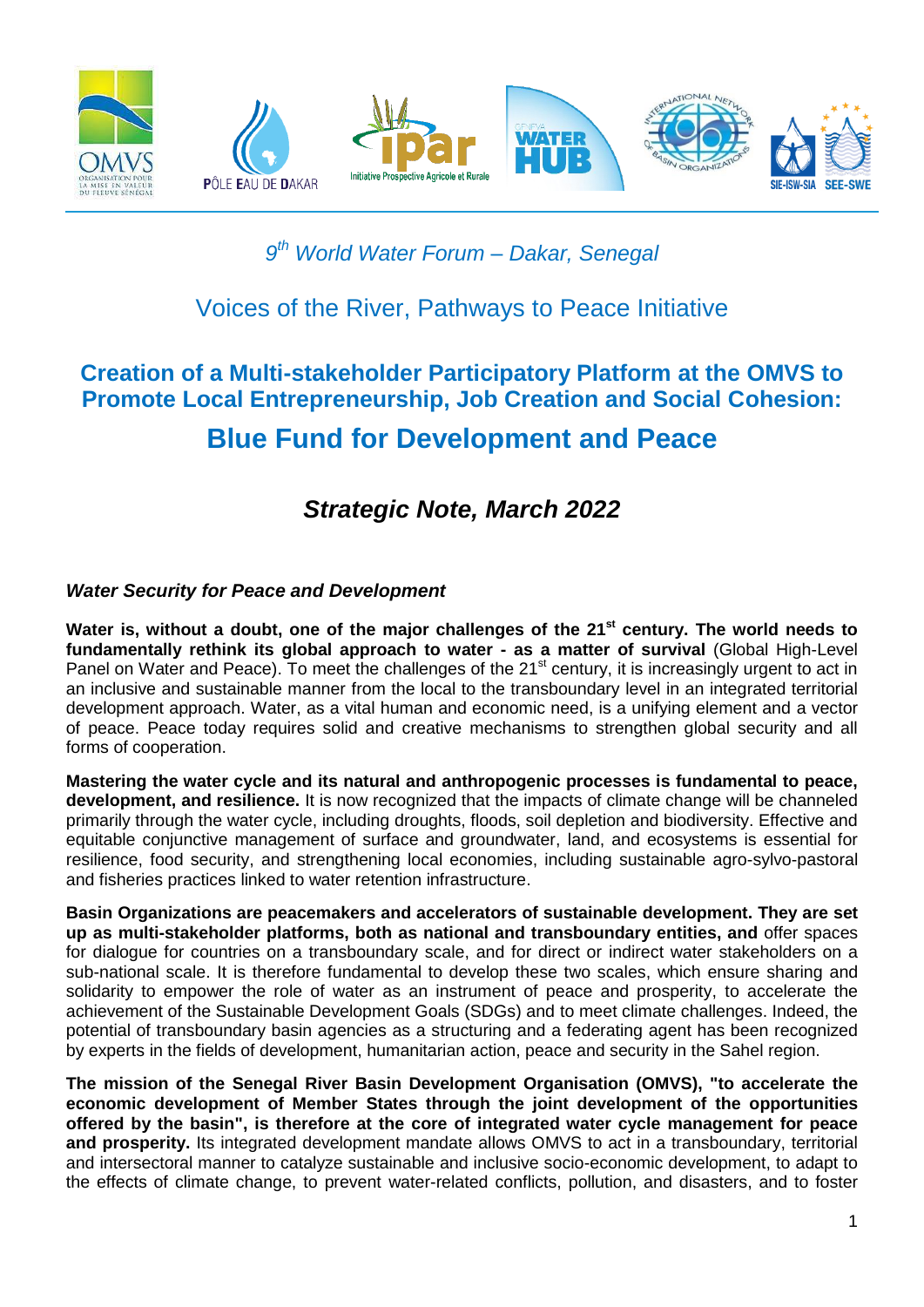convergence between peace, humanitarian, and sustainable development agendas. Its mandate is fully in line with the global frameworks for sustainable development (Agenda 2030), financing (Addis Ababa Agenda), as well as the African Union's Agenda 2063. The OMVS is clearly at the forefront of the model of a basin organization, that is needed to meet the challenges of the 21<sup>st</sup> century in Africa and globally.

**The "Nouakchott Declaration" adopted in 2003 by the OMVS Heads of State and Government called upon the OMVS to take action by enhancing the integrative nature of its programs and projects,** by innovating and promoting sustainability while maintaining overall cohesion, by developing human resources and mastering new technologies. In addition, the Declaration called for "continuing and intensifying the implementation of small grants for income-generating activities, to strengthen the poverty reduction dynamic.

### *Mastering the Challenges and Opportunities of the 21st Century*

**As OMVS celebrates its 50th anniversary, the directions set out in the Nouakchott Declaration have never been more relevant** in the context of climate change and the demographic dividend, which makes the creation of sustainable jobs and strengthening social cohesion the key to prosperity and peace in the Senegal River Basin and beyond. Indeed, according to the roundtable<sup>1</sup> of local stakeholders on water as a vector for peace in the Sahel, held in Ouagadougou in June 2021, it is the strengthening of trust between institutions, local authorities and local populations, and the realization of leveraging actions for local socio-economic development - in particular by strengthening the role of basin organizations in territorial development - that will be able to reverse the deterioration of security in the Sahel and prevent the emergence of new areas of fragility, the main source of armed violence.

**To meet the current and future challenges in the Sahelian region, it is therefore necessary to strengthen the technical, human, and financial capacities of OMVS, as well as those of the other basin development organizations.** The virtue of water as a vector of peace is already a historical reality in the OMVS basin, which has managed to build major infrastructures in a mutual manner, benefiting each State. The challenge is therefore to enhance these infrastructures through sustainable and inclusive local socio-economic development through community and small private sector development, to generate sustainable employment, especially for youth, women, and marginalized populations**.** 

**Although the challenges have increased, there are new opportunities for OMVS to strengthen its socio-economic development mandate from a perspective of subsidiarity to local and national bodies.** OMVS can and should take advantage of recent advances in integrative approaches - especially between water and land<sup>2</sup> -, the economics of networks and digital platforms, innovative financing mechanisms, and best practices for representation and participation of local stakeholders in basin development. It is therefore necessary to build capacity and develop new financial instruments so that OMVS can fully play its role as a convener, facilitator, and catalyst of local initiatives.

#### *The Voices of the River, Pathways to Peace Initiative [\(www.voixdufleuve-voiedelapaix.org\)](http://www.voixdufleuve-voiedelapaix.org/)*

**On the road to the 9th World Water Forum in Dakar in March 2022, the initiative "Voices of the River, Pathways to Peace" led by OMVS aims to organize a strategic and creative reflection** on issues related to water, land, and adaptation to climate change, focused on perceptions and voices of local populations and the creation of local jobs for peace and prosperity. The project is also supported by artists from the four countries of the Senegal River Basin in the fields of music, cinema, theater, and photography, calling for a commitment to water and peace between peoples.

**The initiative aims at the "triptych": economic growth, social progress and environmental preservation stated in the Nouakchott Declaration.** It will take advantage of both international best

 $\overline{a}$ 

<sup>1</sup> Geneva Water Hub, « Roundtable of local stakeholders on water as a vector for peace in the Sahel », 2021 (in French) [https://genevawaterhub.org/fr/actualite/table-ronde-des-acteurs-locaux-sur-leau-comme-vecteur-de-paix](https://genevawaterhub.org/fr/actualite/table-ronde-des-acteurs-locaux-sur-leau-comme-vecteur-de-paix-au-sahel#impact)[au-sahel#impact](https://genevawaterhub.org/fr/actualite/table-ronde-des-acteurs-locaux-sur-leau-comme-vecteur-de-paix-au-sahel#impact)

<sup>&</sup>lt;sup>2</sup> OMVS and IPAR, Policy note, « Advocacy for the adoption of the Senegal River Basin Land Charter: An opportunity for peaceful management of the transboundary space », 2021 (in French) : [https://cda-omvs.org/wp](https://cda-omvs.org/wp-content/uploads/2021/12/14904_charte_fonciere_-_bassin_du_fleuve_senegal_0.pdf)[content/uploads/2021/12/14904\\_charte\\_fonciere\\_-\\_bassin\\_du\\_fleuve\\_senegal\\_0.pdf](https://cda-omvs.org/wp-content/uploads/2021/12/14904_charte_fonciere_-_bassin_du_fleuve_senegal_0.pdf)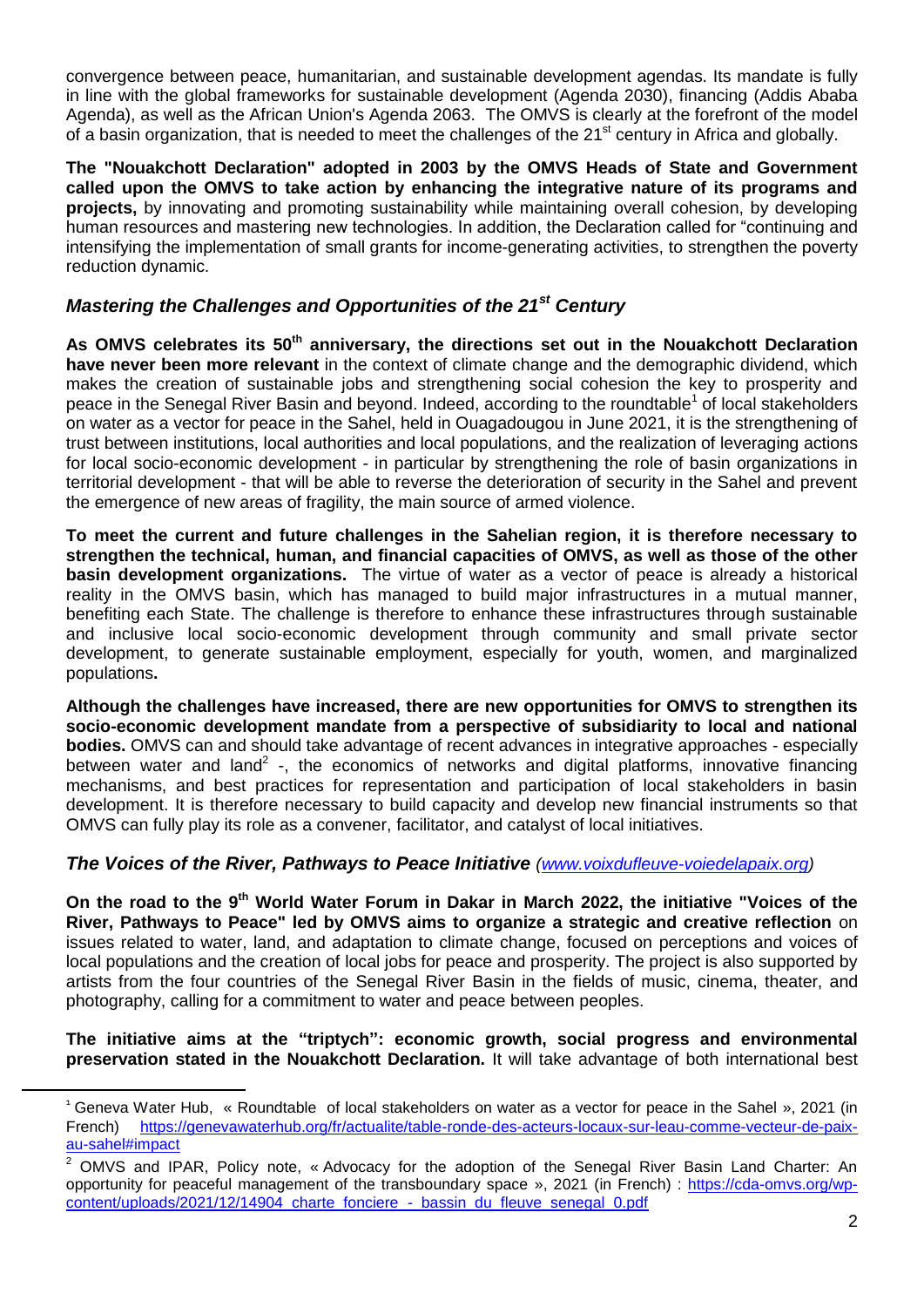practices and local knowledge in terms of enhancing the use of water for job creation and strengthening social cohesion. It will therefore explore with basin stakeholders, and in particular women, youth, and marginalized populations, which approaches, tools and instruments of facilitation and financial incentives would be the most effective in strengthening the socio-economic development mandate of the OMVS.

**It is therefore proposed to create a "Blue Fund for Development and Peace" that integrates and complements the existing management and financing ecosystem, based on a financial incentive mechanism for job creation, and coupled with support for local actors that emphasizes heeding and social cohesion.** The support of the local actors will take advantage of the resources and capacities present in the 4 OMVS countries in the local communities as well as in the academic, NGO and associative sectors. Furthermore, and through the pooling of these resources within the transboundary framework of the OMVS, costs will be reduced through economies of scale, and local exchanges and transboundary cooperation at the local level will strengthen the circular economy.

#### *Proposed OMVS Blue Fund for Development and Peace*

**The Blue Fund will not be a traditional Fund but a** *Shared Financing Space* **that brings together local, national, and global players around a digital platform with a streamlined support service.** The Blue Fund will thus enable any player in the basin's financial ecosystem to have "virtual window" access to the financing of supervised projects. It will encourage the syndication of the basin's financial actors and promote group financing and solidarity to manage risks, building on local savings practices as well as on digital connectivity and electronic money that are booming in Africa. It will thus promote the emergence of "moral leaders", development catalysts with a strong social and environmental impact. In this way, the OMVS Blue Fund will be able to realize the visionary anticipation of the Nouakchott Declaration.

**The Blue Fund will be able to generate short-term impacts through targeted small grants for income and employment generating activities, according to the Nouakchott Declaration and the positive experiences already achieved by OMVS with the support of UNDP and GEF.** These small grants for local projects led by communities or the private sector will be designed to encourage sustainable job creation while strengthening social cohesion, and enhancing the positive role of water from the local to the transboundary level. To create a positive momentum while managing expectations, activities will focus on short-term local impacts while contributing to a strategic vision of OMVS' commitment to local populations, and thus serve as an incubator for a new engagement of the Organisation.

**In the longer term, the Blue Fund can help creating entrepreneurship and wealth in the basin, thereby creating a stable revenue base for OMVS** to finance its investments by accessing capital markets directly, in addition to traditional financing. These investments in transboundary and local infrastructure (e.g., development of irrigated areas and rural electrification based on renewable energy) will in turn allow the development of businesses and employment for young people, thus creating a virtuous circle of self-financing for the OMVS and socio-economic development of the basin. It is therefore necessary to develop an ambitious long-term vision, but to start with a simple, modular, and adaptable concept that allows for a gradual up-grade in activities, starting with a pilot phase for which at least two countries must be involved (e.g., the Senegal-Mauritania tandem).

#### *Strategic Elements of the Blue Fund*

**The OMVS Blue Fund for Development and Peace is therefore a thoughtful and organized response to the challenges of meeting water-related needs and strengthening the economic resilience of the Senegal River Basin.** The Blue Fund is aimed at the riparian population, which constitutes the existing economic actors and in particular women and young people, project leaders, associations and groups, and non-governmental organizations working for sustainable development. The targeted activities are projects with a strong social and environmental impact, aimed at creating sustainable jobs and generating inclusive and sustainable wealth, preserving the environment, and strengthening the natural ecosystem integrated into an existing or potentially structured value chain or one that can be structured, in line with the economic and social development projects of the four countries of the basin.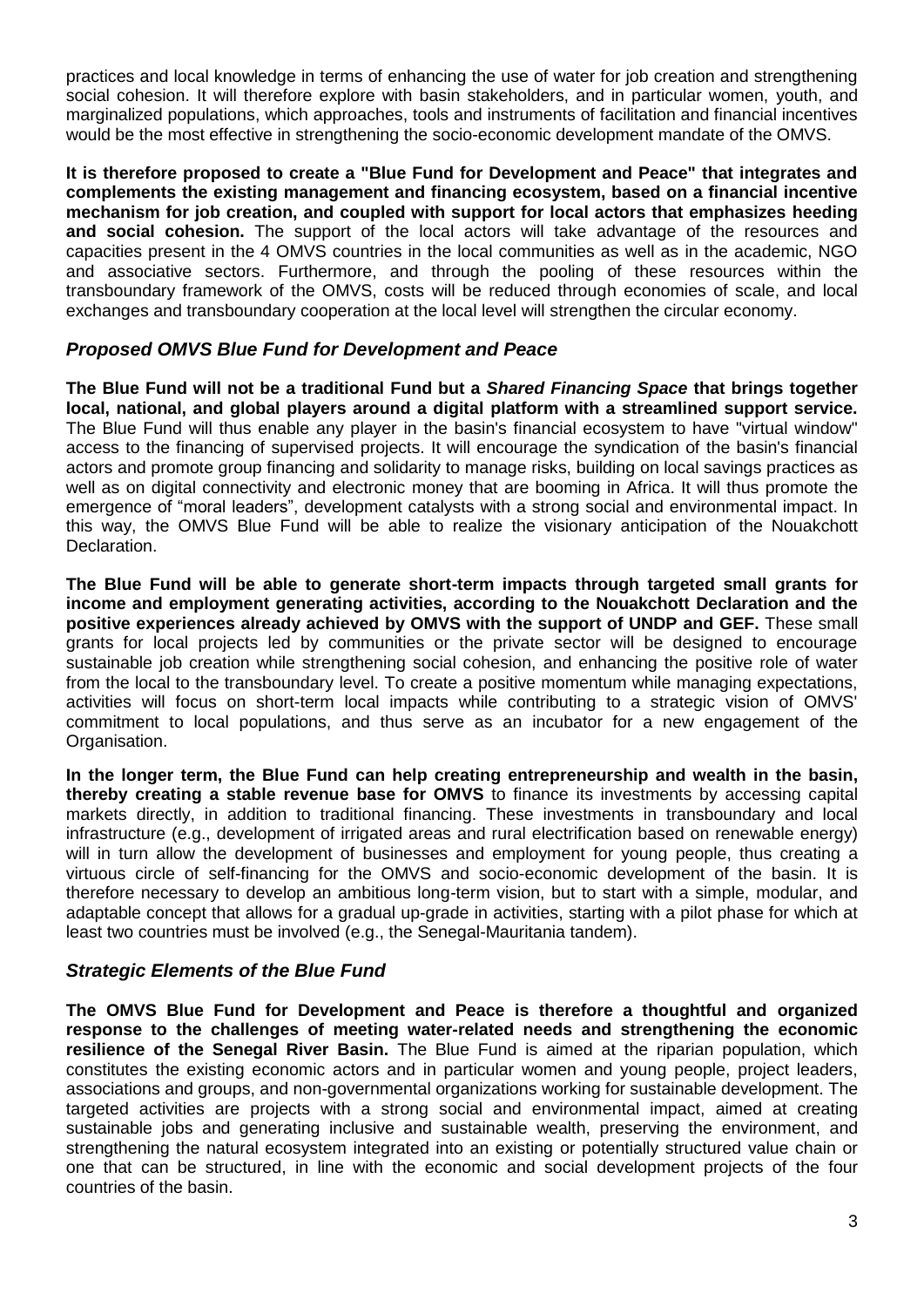**The Blue Fund will therefore include a support mechanism for the targeted activities** *(Support and Coaching Space)* **coupled with an incentive and participatory mechanism for the financing of**  the local economy (Financing Space). Indeed, regional, and global experience<sup>3</sup> has shown that the main challenge is not the financing but rather the insufficient support, the lack of viable projects and, in particular the mismatch between supply and demand as well as the disruption of supply chains. However, there are now sharing tools that connect financing with participation and support of the stakeholders, so that initiatives are structured to clarify roles in the value chains, to better manage risks and to create sustainable impact. In this way, the financial mechanism will be able to contribute to the creation of sustainable jobs, the securing of water resources and the optimization of their use, and thus encourage resilient economic and social cohesion.

**The support system will aim at strengthening the capacities of local economic actors and setting up an efficient information system** including a directory of sectors and value chains, as well as a territorial information platform on employment opportunities, income, internships, and trades. The Fund will be managed locally and be accessible to the target population virtually and physically. It will provide to the "financing space" *plug and play* projects that have benefited from the "support space" as well as better knowledge and visibility of the sectors financed. Project support will work with mobile counters for structuring value chains, a rating or scoring system to ensure the viability of the system and dematerialized and physical spaces for capacity building.

**An inter-operable digital platform will create a participatory and proximity** *financing space***, connecting investors and project holders in need of financing, by promoting innovations such as virtual windows and electronic wallets.** Initially, the Blue Fund will stimulate *co-financing* from multiple sources (donors, foundations, diaspora, private sector, individuals) by institutionalizing the positive experiences already achieved by the OMVS. Co-funding *based on results* could also be envisaged, for example in support of local OMVS coordination committees or as an incentive to forge agreements and alliances, particularly between landowners and investors (water-land link). In a second stage, a mechanism for small loans will be developed through collaboration with micro-finance institution(s). The financing area will consider the profitability and risk profiles of the sectors and will be endowed with (i) borrowing resources, (ii) subsidies or equalization payments for more social activities, and (iii) special resources such as philanthropic funds, sustainable development funds, social and environmental impact investment funds.

**An inter-operable digital platform has many benefits, which should be leveraged without neglecting the cybersecurity and digital inclusion issues that must be anticipated and managed.** The shared platform would allow to: (i) synergize on a shared platform the three functions of the Blue Fund (listening, incentive financing and accompaniment), (ii) bring together investors, communities, associations/NGOs and the private sector in a logic of proximity participatory financing complementary to traditional financing, (iii) connect and federate existing initiatives and promote transboundary and intersectoral cooperation, (iv) facilitate the management and provision of funds through an open system of applications and monitoring by the communities, and (v) visualize the quality of territorial governance by mapping the projects, in order to propose actions where necessary to strengthen inclusion and social cohesion.

**The targets groups of the Blue Fund are the youth and women of the Senegal River Basin, the local authorities of the basin and the local private sector.** The Blue Fund could therefore include support funds for an incentive entrepreneurial ecosystem, for the reinforcement of skills and expertise, for the incubation and impetus of young start-up entrepreneurs, and consolidation funds for young and women entrepreneurs. The Fund may finance inter-community and/or cross-border projects linking several territories of the basin, strengthening territorial support mechanisms for employment and employability of young people, as well as socio-cultural activities promoting the culture of peace and social cohesion. The Fund may also support local private sector economic projects (agriculture, fishing, livestock), as an example through a guarantee fund for SMEs and through a support fund for the structuring of local markets and local industries.

 $\overline{a}$ 

 $3$  See the conclusions of Building Bridges, the conference on finance and sustainable development which took place in Geneva in November 2021: <https://www.buildingbridges.org/2021-edition/building-bridges-summit/>